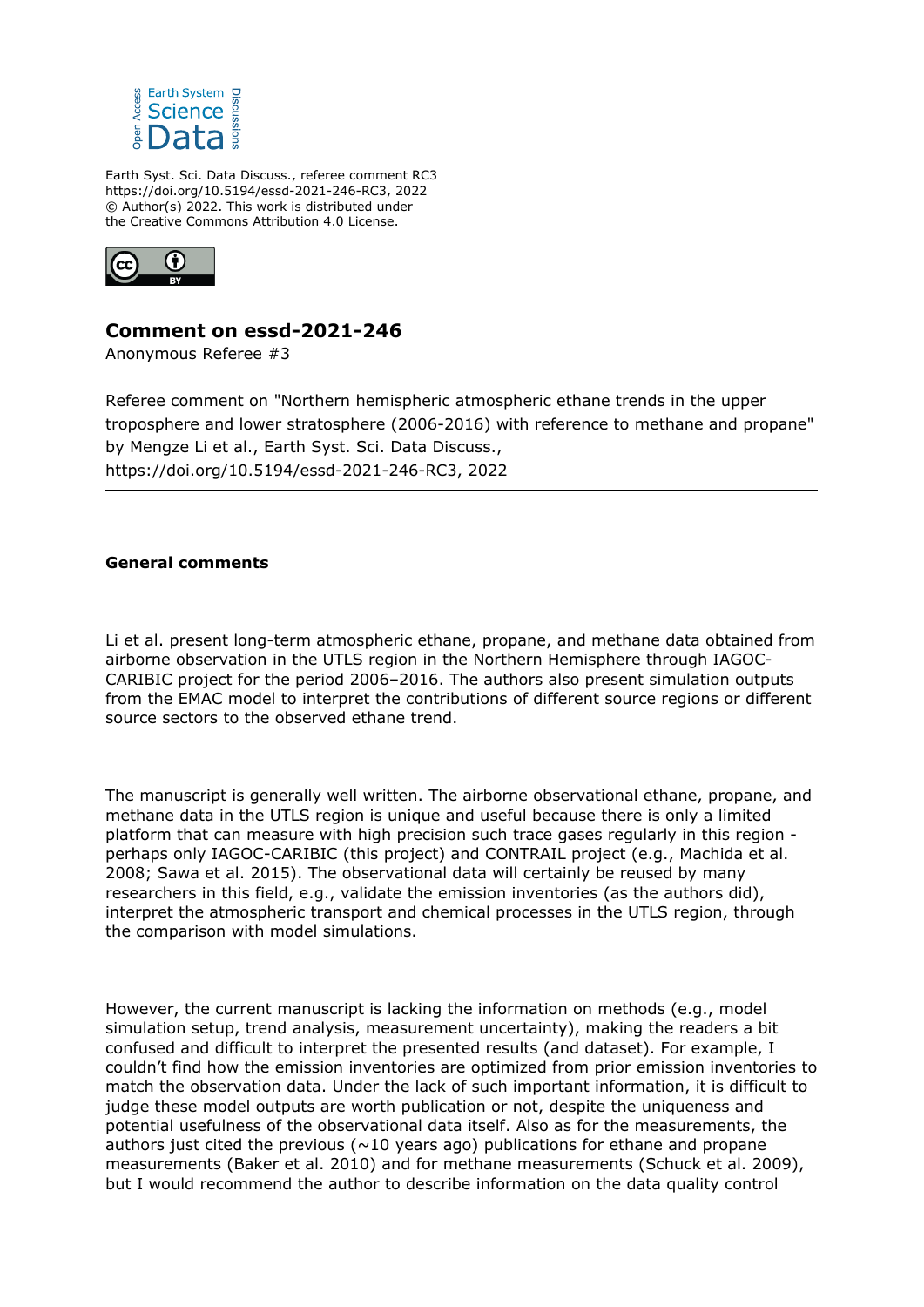over the whole analysis period (2006–2016). For example, how the long-term stability of the standard gases has been maintained? Such information should be necessary for the readers and data users when using the data and interpreting the long-term trend of these trace gases over the decades, especially for ethane and propane, whose measurement uncertainties are comparable with the discussed observed trends.

Considering the above, I would recommend this paper for publication after major revisions.

### **Specific comments**

Title: I would recommend that the authors reconsider the title because this study present almost only the ethane trends and the data is obtained in the Upper Troposphere – Lower Stratosphere (UTLS) in the northern hemisphere, not in the global.

L10 "global": Same as the comment in the title.

L66: Please clarify "the global ethane trend" and "long-term global ethane datasets". Emissions or atmospheric mole fractions? Also, what is "local influences"?

L84 "global": Same as the comment in the title.

L105-108: Please describe the calibration scales used in this study. Just "please see the references" is inconvenient for the readers who expect to use the dataset for this study. Also please mention the long-term stability of calibration gasses, as well as long-term reproducibility of the sample measurements.

L124: Cl is important for the modeling of ethane, methane, and propane. The authors need to discuss the issue more in the section 3 (e.g., L345-350 and L374-375).

L129-135: I think this part is very important for readers to know what the model optimization setup is. However, I don't think it is well written at this stage.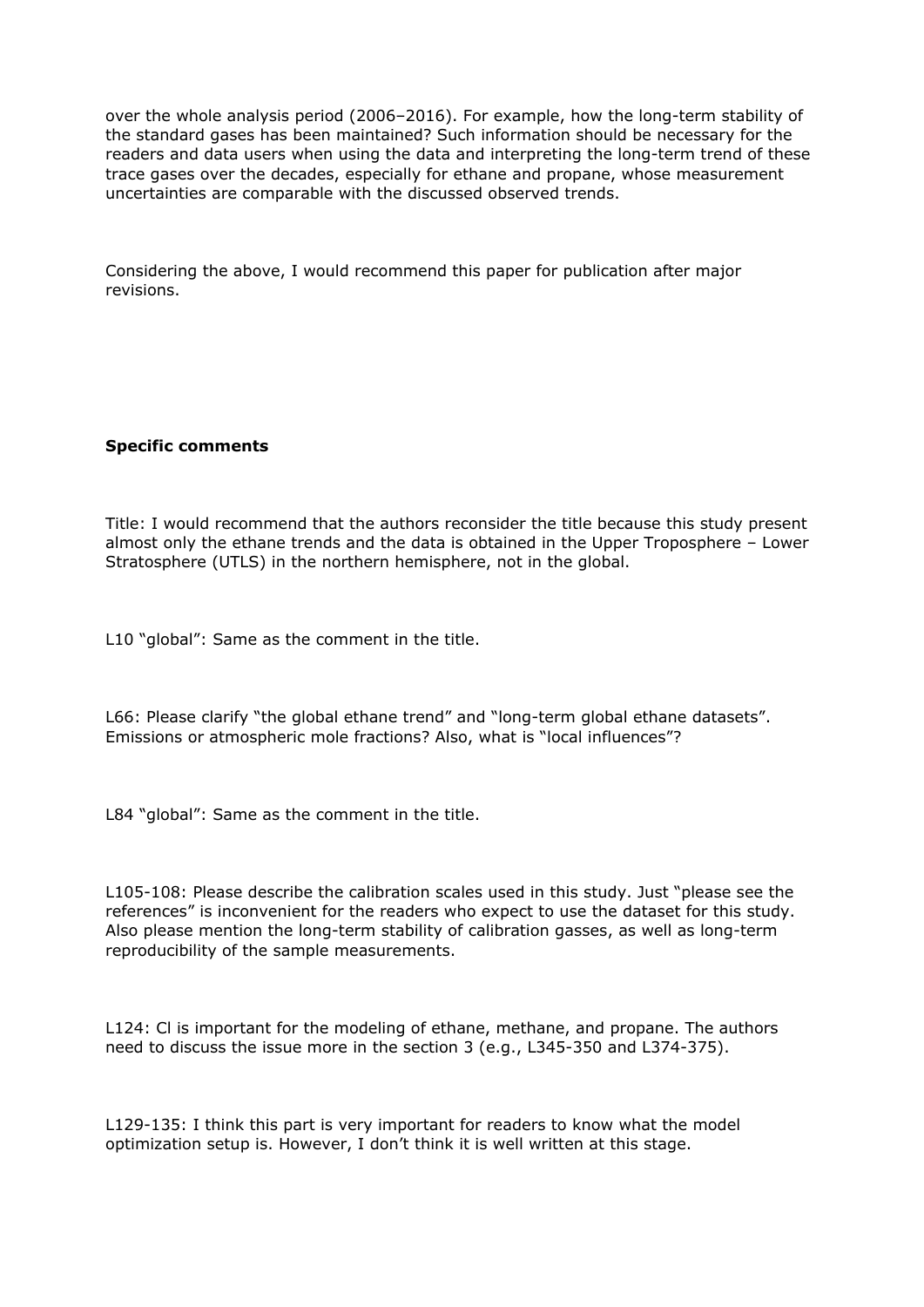L129-132: Did you increase not the fossil fuel combustion only, but the total anthropogenic emissions? If so, what is the justification of this? Then did you increase the total anthropogenic emissions to match which Tg/yr in Pozzer et al. (2020) (13.2 or 15.3 Tg/yr, as in Section 1)?

L132-135: How to estimate the "45%"? Without the information of the optimization method, it is difficult to interpret the model results hereafter.

L144 "Prophet": As long as I see the main figures (e.g. Fig. 2, 4, 5), I wonder how this algorithm can capture the discussed long-term trend over the decade. The results show noisy inter-annual variations, not averaged smoothed trend. Maybe the author also need to show the raw data obtained in this study, as done in Fig. S1.

L150-162 "changepoint prior scale": Please explain the definition of the parameter; otherwise, the readers cannot understand what the uncertainty interval represents.

L155-158: If so, please show the comparison of fitting between NOAA algorithm and Prophet algorithm in the supplement Fig. S1?

L165-205: I wonder why the estimated ethane trend of this study is so different from those of previous studies (same as in L237-245, L364-371). Calculating the trend for another periods would be useful to directly compare the results (e.g., 2009-2014), but I also wonder how the "Prophet" can robustly estimate the trend, due to the large interannual variations (as commented in L144). Also, the authors need to explain how they separate the air mass origin between troposphere and stratosphere before presenting the result (e.g., in Method). If the criteria of troposphere and stratosphere is set to be "PV = 2", as in L204, please describe it earlier.

L207: According to Fig. S2, the sample number obtained in Rest of the world (ROW) is dominant more than half of all data in the stratosphere. Then I wonder where the air samples are collected in the ROW and wonder if the current air mass classification is valid for interpreting the trend?

L213-215: Is the seasonality in ASI not statistically significant? It is interestingly showing the same peak timing with UT in June. Is it potentially indicating the intrusion of tropospheric air masses into stratosphere due to Asia summer monsoon (e.g., Park et al. 2007; Xiong et al. 2009).

L228-234: It seems saying about the discrepancy of the inter-annual variations between observation and model climatology, not that of the whole trend for 2006–2016. Also, the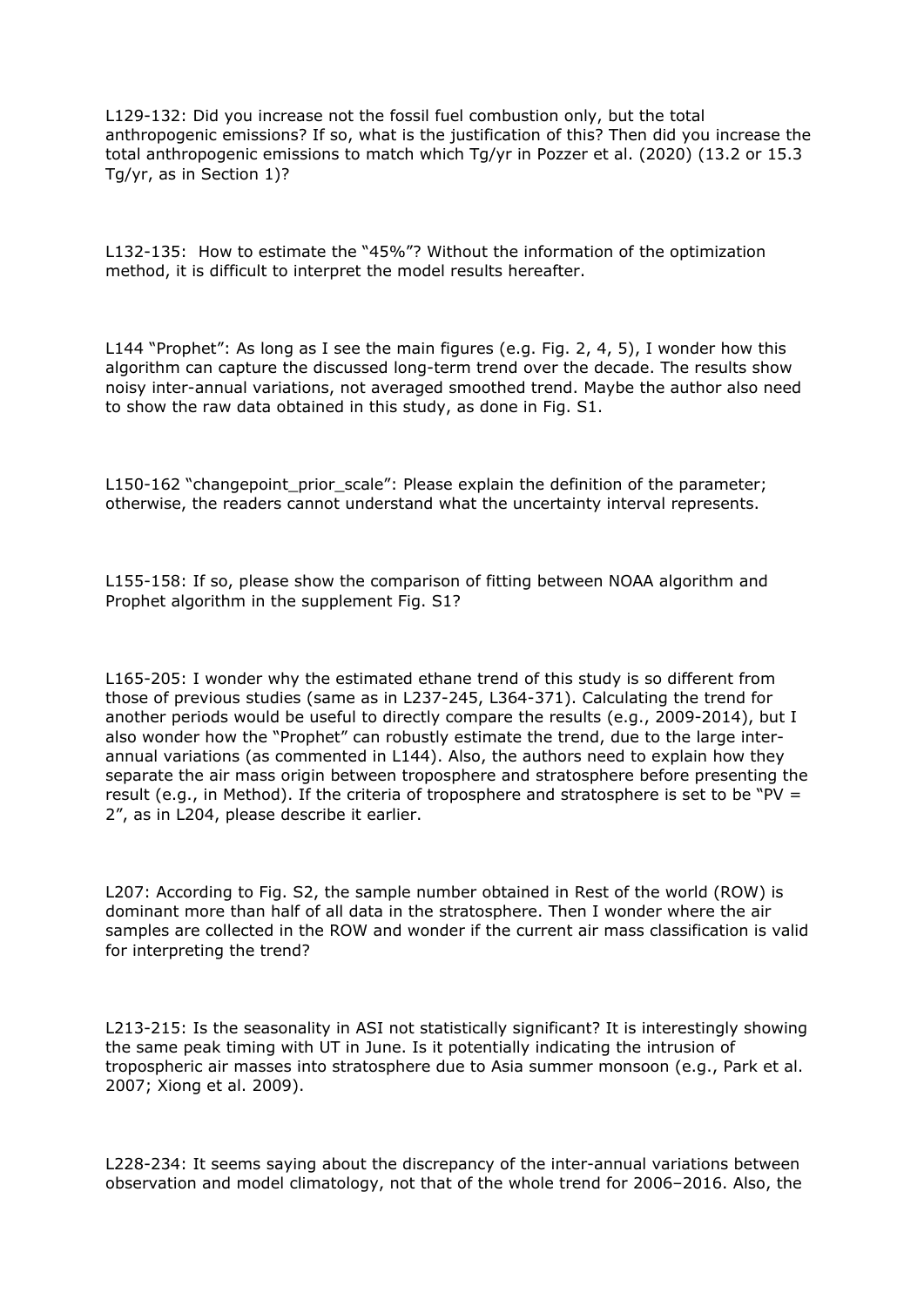observational trends estimated by Prophet show very large inter-annual variations and thus it seems difficult to compare the long-term trends by this analysis.

L264-270: I would suggest the authors describe the source sub-category information in the method section. And then explain which sub-category emissions are optimized.

L272-274: Same as the general comment and specific comment (L129-135 and L264-270). I wonder how the author optimized the emission inventories.

L283-284 "AIR+BIB+BIO": It is said they cannot be separated into regions. Then how are they included into the model simulation?

L295-301 & L364-371: How the authors calculate the long-term trend and uncertainties? Please describe it somewhere.

L304-307: But as presented in L264-270 and Fig. 2b-d and, the pronounced peak in 2010-2011 for NAM, ASI, and EUR are mainly explained by SWD (solid waste and waste water) and TRO (road transportation). Are these results consistent with the sentence here? As seen in Fig.2a, the peaks in FEF and RES are actually seen in 2010-2011. Are these happened in ROW then?

L316-317: Which figure are you referring to?

L321-L333: Again how to estimate the optimised emissions? Just by comparing with the observation with model output with "try and error" method? Needs more explanation. Also I wonder how meaningful to present the emission amount under 2 decimal places. As long as I understand, the presented optimization method is very rough and seems not to be able to estimate within such small amount of emissions.

L329-330: But, please be noted that the atmospheric ethane, methane, and propane in the UTLS region can be largely influenced by atmospheric transport and chemical destruction processes.

L336-337: It is not clear why the peaks in 2010 not seen at regional levels even though it was caused by global upward transport of the upper tropospheric ethane emissions. Maybe the contribution of ROW is important? Also see the comment in L207.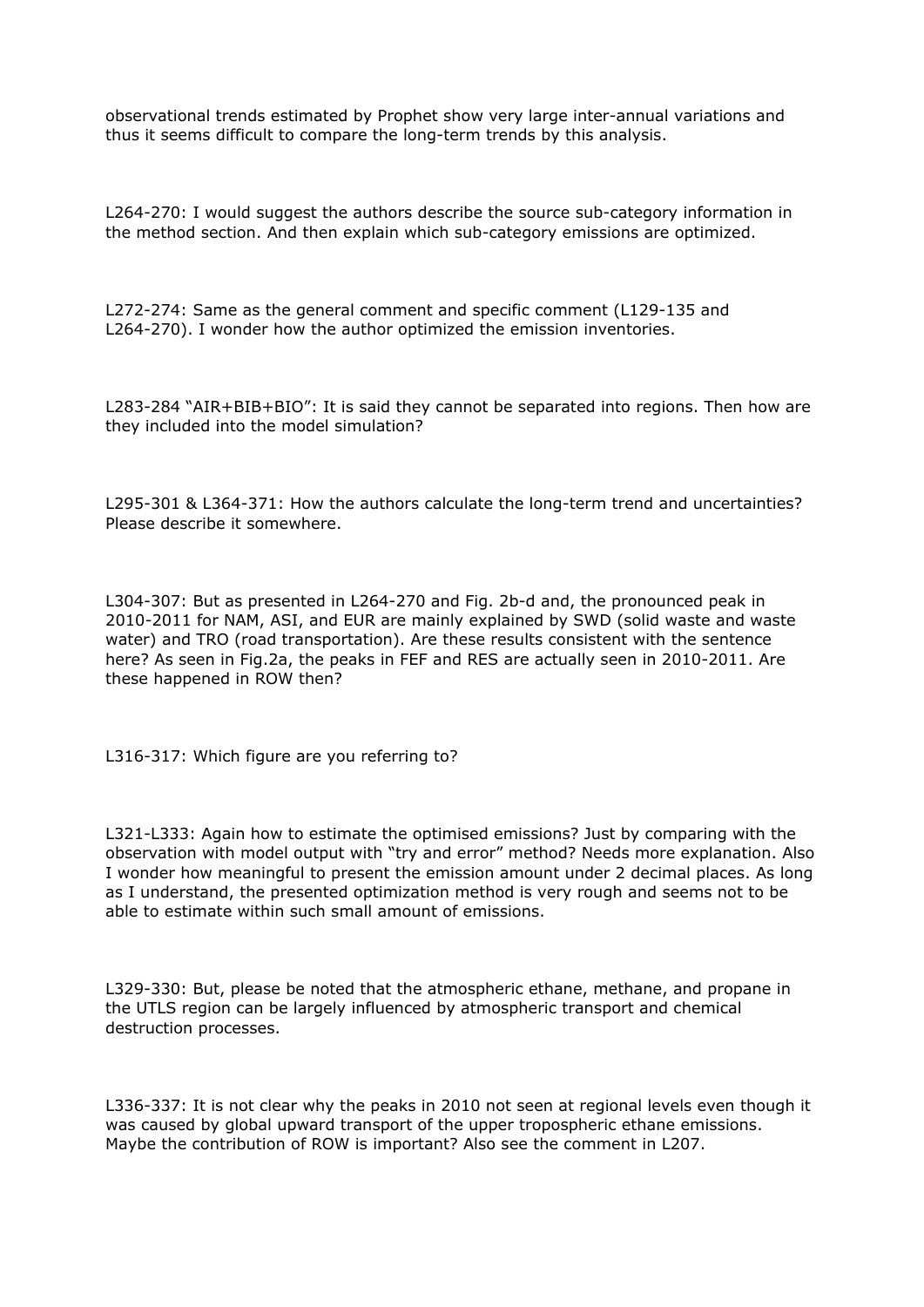L345-350: Any possible explanation that the Cl in the stratosphere has increased after 2013? As mentioned here, the discrepancy between model and observation since 2013 is mainly seen only in ASI. Does it mean the Cl destruction process is only influential in the stratosphere in ASI?

L373-374: But why it is not seen in methane? Needs more explanation.

L374-375: Any possibility of ethane destruction by Cl increased after 2013? For example, the emissions CFCs from eastern mainland China has increased after around 2013 (Rigby et al. 2019; Montzke et al. 2021), which may have affected the increase of Cl production in the stratosphere and may have caused the larger destruction of ethane in ASI?

L379 Data availability: Please include the PV values, as well as other observed meteorological information, into the dataset for each air sample. These are important for readers to know how the air masses are classified into troposphere or stratosphere. Also please add the measurement information in more detail (e.g., calibration scales, precision, measurement number, standard deviation (if exists), and reference lists of the measurements). For the simplicity and usability, I would even suggest that the tropospheric and stratospheric data sheet can be combined into one sheet with timeseries, just by adding a flag column like "trop" or "strat".

Figure 2: Gray lines are not plotted in Fig 2b–d

Figure 3: I'm not sure how this figure could be useful for readers. It is said the vertical scale of each source sector represents the source contributions, but the contributions to each geographical region shouldn't be the same.

Figure 7: First I wondered why the authors need to show the "AIR  $+$  BIB  $+$  BIO\_opt" here, with geographical sector contributions. After reading the sentence L283-284, I found it is said "AIR+BIB+BIO" cannot be separated into regions. But, then I wonder how they are included into the model simulation.

### **Technical corrections**

L19: As already commented, I don't think the two decimal place is meaningful under the current rough model optimization method.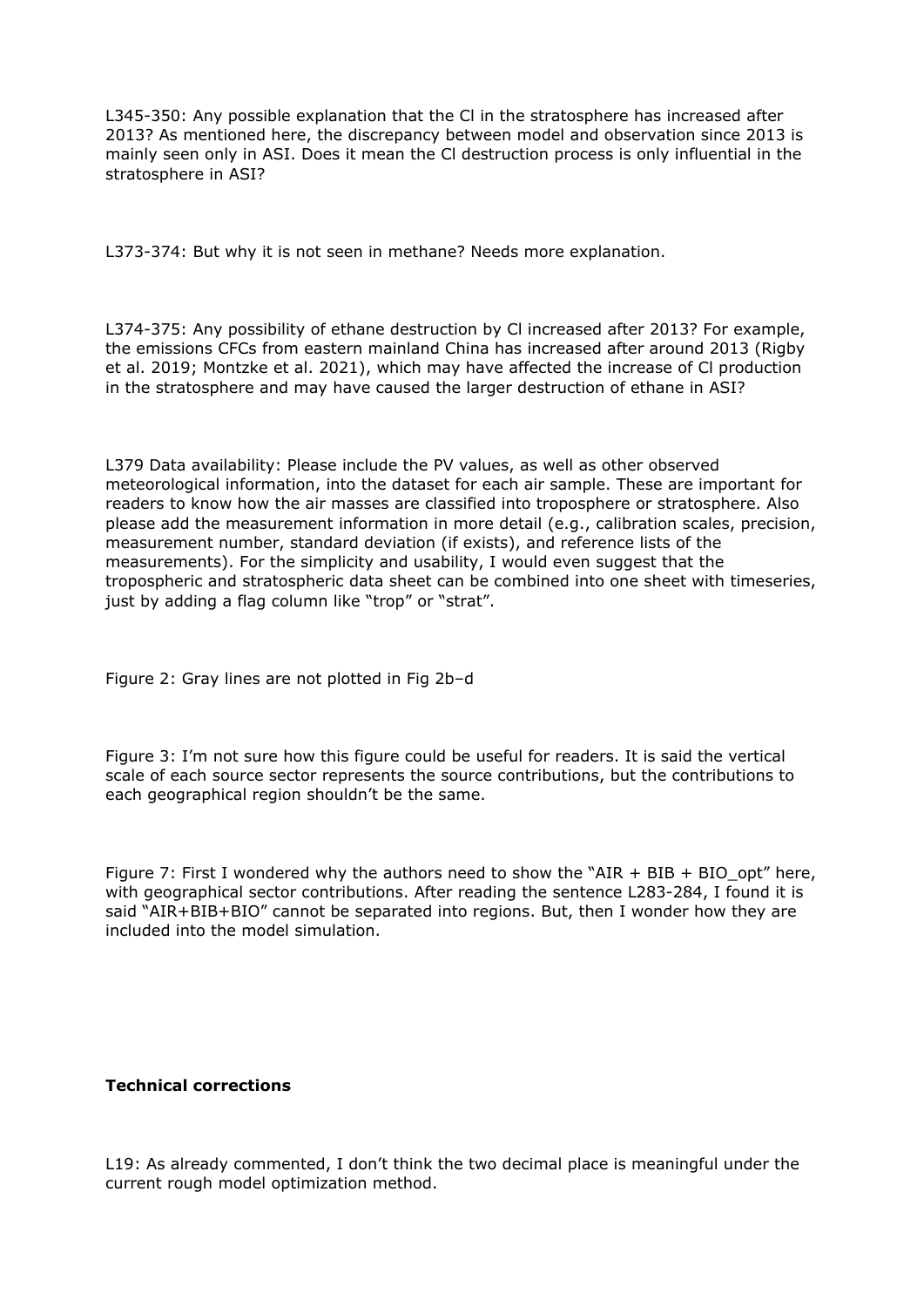L56: Tg/yr<sup>2</sup> ?

L394: Same as L19.

Figure 5: There are two Figure 5!

### **References**

Baker, A. K., Slemr, F., & Brenninkmeijer, C. A. M. (2010). Analysis of non-methane hydrocarbons in air samples collected aboard the CARIBIC passenger aircraft. Atmospheric Measurement Techniques, 3(1), 311-321. https://doi.org/10.5194/amt-3-311-2010

Schuck, T. J., Brenninkmeijer, C. A. M., Slemr, F., Xueref-Remy, I., & Zahn, A. (2009). Greenhouse gas analysis of air samples collected onboard the CARIBIC passenger aircraft. Atmospheric Measurement Techniques, 2(2), 449-464. https://doi.org/10.5194/amt-2-449-2009

Machida et al. (2008). Worldwide measurements of atmospheric CO2 and other trace gas species using commercial airlines. Journal of Atmospheric and Oceanic Technology, 25(10), 1744-1754. https://doi.org/10.1175/2008JTECHA1082.1

Sawa et al. (2015). Seasonal changes of CO2, CH4, N2O, and SF6 in the upper troposphere/lower stratosphere over the Eurasian continent observed by commercial airliner. Geophysical Research Letters, 42(6), 2001-2008. https://doi.org/10.1002/2014GL062734

Pozzer, A., Schultz, M. G., & Helmig, D. (2020). Impact of US Oil and natural gas emission increases on surface ozone is most pronounced in the Central United States. Environmental science & technology, 54(19), 12423-12433. https://doi.org/10.1021/acs.est.9b06983

Park et al. (2007). Transport above the Asian summer monsoon anticyclone inferred from